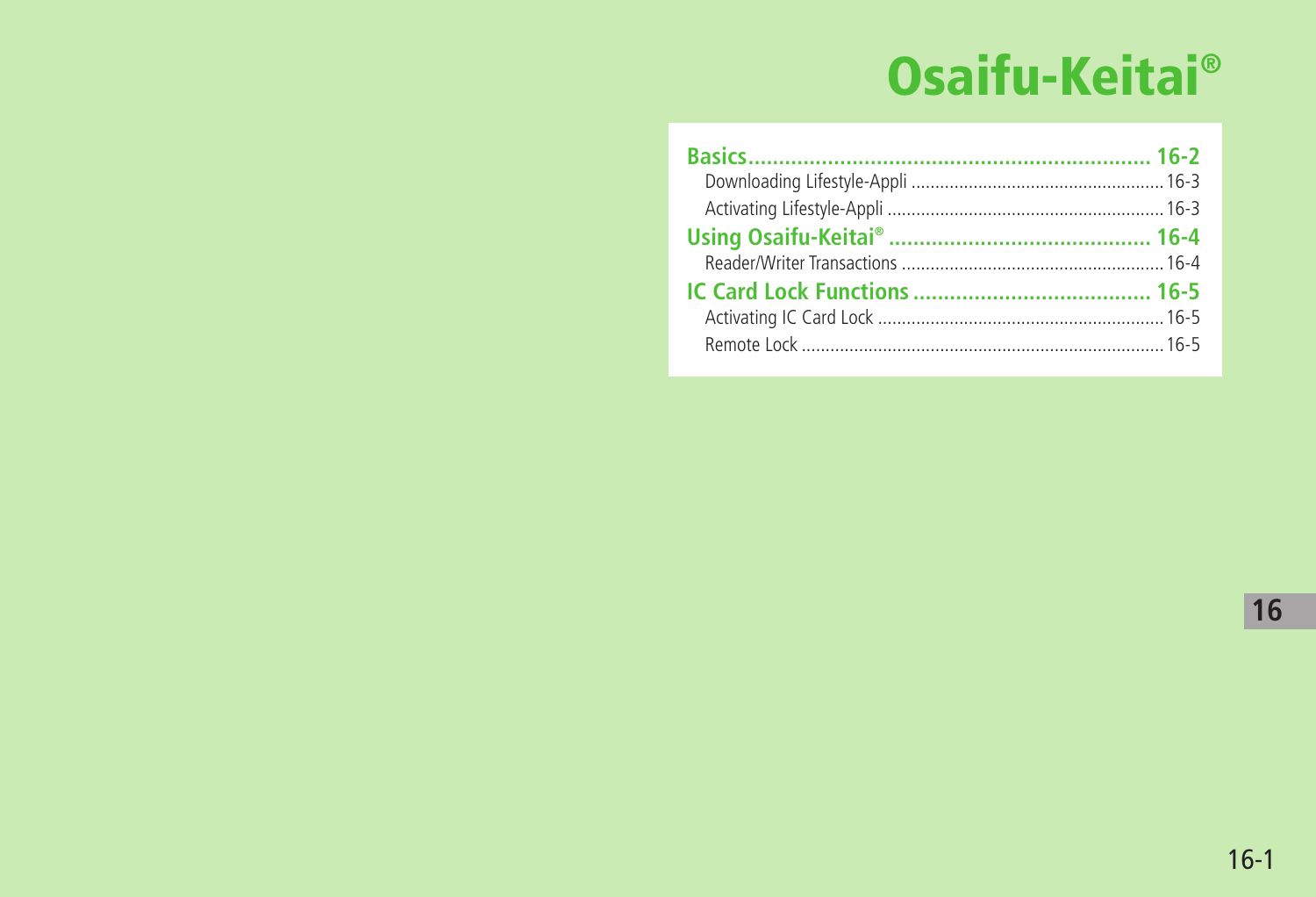# <span id="page-1-0"></span>**Basics**

**"Osaifu-Keitai® " is a range of IC Card-based services used by Osaifu-Keitai® compatible handsets. Make purchases using e-money or e-ticketing. Hold handset up to a reader/ writer to pay for your purchase.**

#### ■ **Osaifu-Keitai® Terms**

| Osaifu-    | A contactless IC Card technology to read/write data by    |
|------------|-----------------------------------------------------------|
| Keitai®    | holding an IC card up to a reader/writer                  |
| IC Card    | An IC chip embedded in Osaifu-Keitai®-compatible handsets |
| Lifestyle- | Applications to use Osaifu-Keitai®. Some applications are |
| Appli      | preinstalled.                                             |

## **Precautions**

- Data saved in IC Card vary by service content and usage history. Procedures to delete IC Card data vary by Lifestyle-Appli. Contact Osaifu-Keitai® service providers for details.
- SoftBank is not liable for damages from accidental loss or alteration of IC Card data or settings.
- IC Card data can be misused if your Osaifu-Keitai<sup>®</sup> compatible handset is lost or stolen. SoftBank is not liable for any resulting damages.
- Downloading Lifestyle-Appli and using applications may incur high packet communication charges.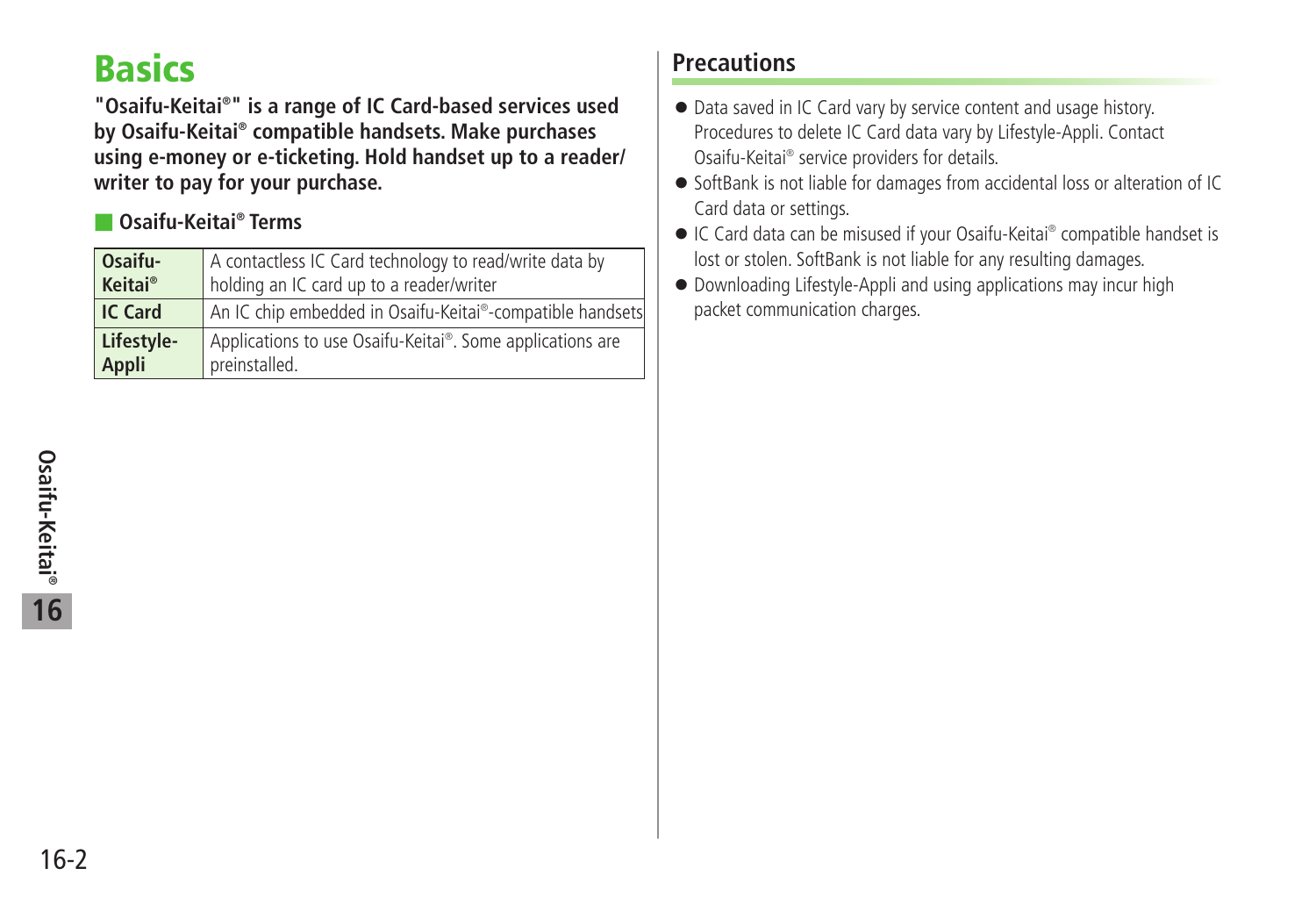# Osaifu-Keitai® **Osaifu-Keitai® 16**

#### <span id="page-2-0"></span>**Getting Started**

#### **Downloading Lifestyle-Appli**

**Download Lifestyle-Appli via Internet website.**

# **Registration/Settings**

**Activate Lifestyle-Appli to complete registration or customize settings.**

● Make deposit into account, check payment records or balance, etc.

#### **Note**

● Keep a copy of service passwords/customer service contact, etc. in a separate place.

# **Downloading Lifestyle-Appli**

#### **Main Menu** X **Osaifu-Keitai** X **Lifestyle-Appli**

**1** *Download*  $\rightarrow$  YES

- **2** Select a Lifestyle-Appli
	- Lifestyle-Appli is saved to Data Folder.

# **Activating Lifestyle-Appli**

● Lifestyle-Appli cannot be activated during a call or while another S! Appli is active.

#### **Main Menu** X **Osaifu-Keitai** X **Lifestyle-Appli**

- **1** Select a Lifestyle-Appli
- **2** To exit, *s* → *Stopped*

#### **Note**

● Alternatively, Main Menu ▶ S! Appli ▶ Osaifu-Keitai X **Lifestyle-Appli** 

or

**Main Menu ▶ Data Folder ▶ Lifestyle-Appli** 

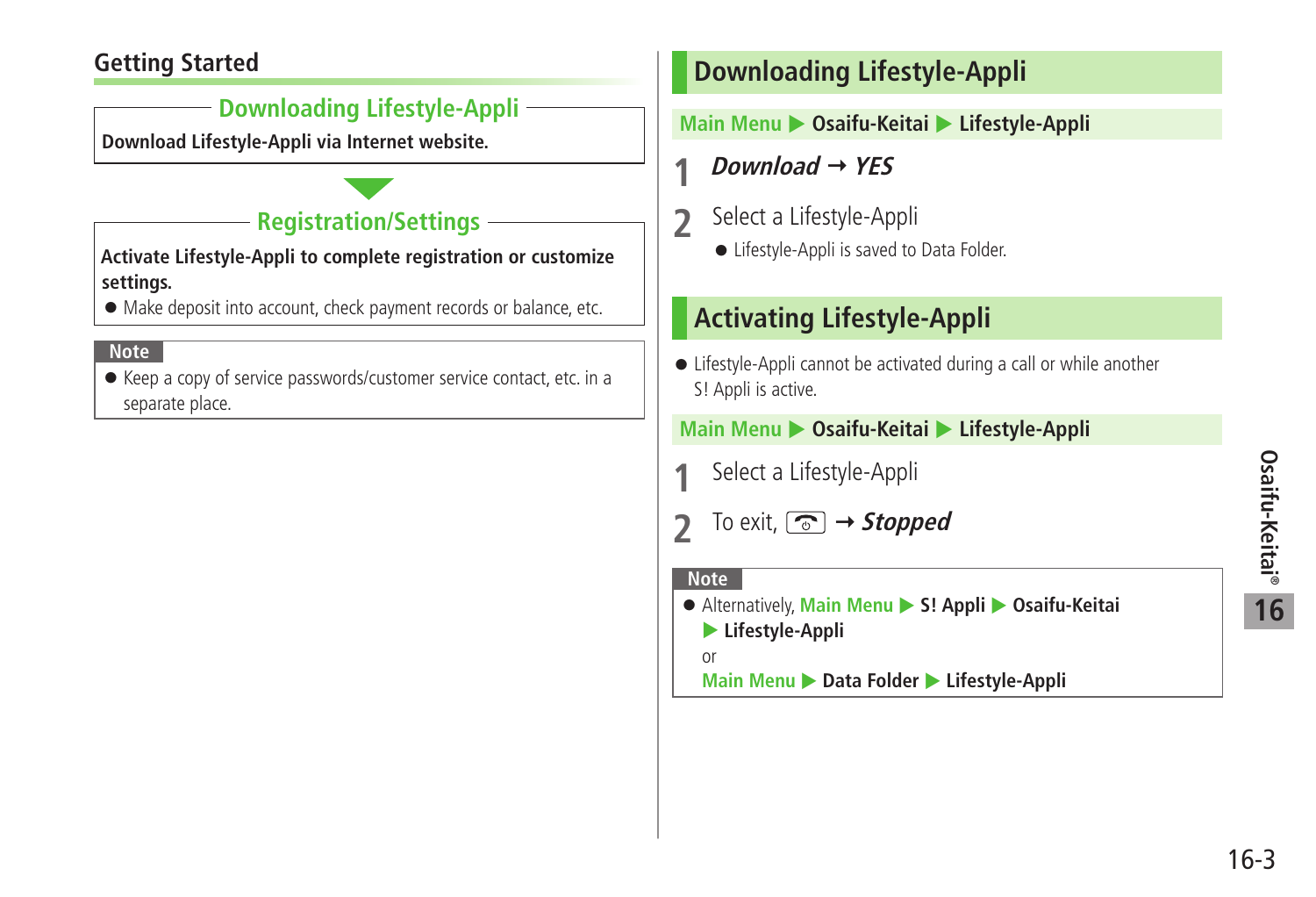# <span id="page-3-0"></span>**Using Osaifu-Keitai®**

# **Reader/Writer Transactions**

- Complete registration/settings and charge your account beforehand.
- There is no need to activate a Lifestyle-Appli during transaction.
- $1$  Hold  $\mathfrak{D}$  logo up to reader/writer
	- ●When IC Card Notification Light setting is **ON**, Notification Light illuminates  $(r^2P.17-9)$ .
	- Hold handset parallel to reader/writer. Try moving handset around if recognition is slow.
	- Check scan result on reader/writer display
	- Osaifu-Keitai® can be used during a call or Internet transmission (May require extra time.).

# $\mathfrak{D}$ logo

#### **Note**

- $\bullet$  Data may be unreadable if a metal object, etc. is between  $\bigcirc$  logo and reader/writer.
- Even though Osaifu-Keitai® is available while handset is off, Lifestyle-Appli does not activate. However, if battery is left uncharged after warning tone sounds, Osaifu-Keitai® may become disabled. Charge battery beforehand.
- When handset is held up to reader/writer, handset may show a message or vibrate depending on service. S! Appli, Messaging or Internet may also activate automatically. To avoid such cases, set the functions not to activate during transactions. ( $\mathcal{F}$ P.17-17).

#### **Tip** Settings ●Disable Handset Response to Commands from Reader/Writer  $(2P.17-17)$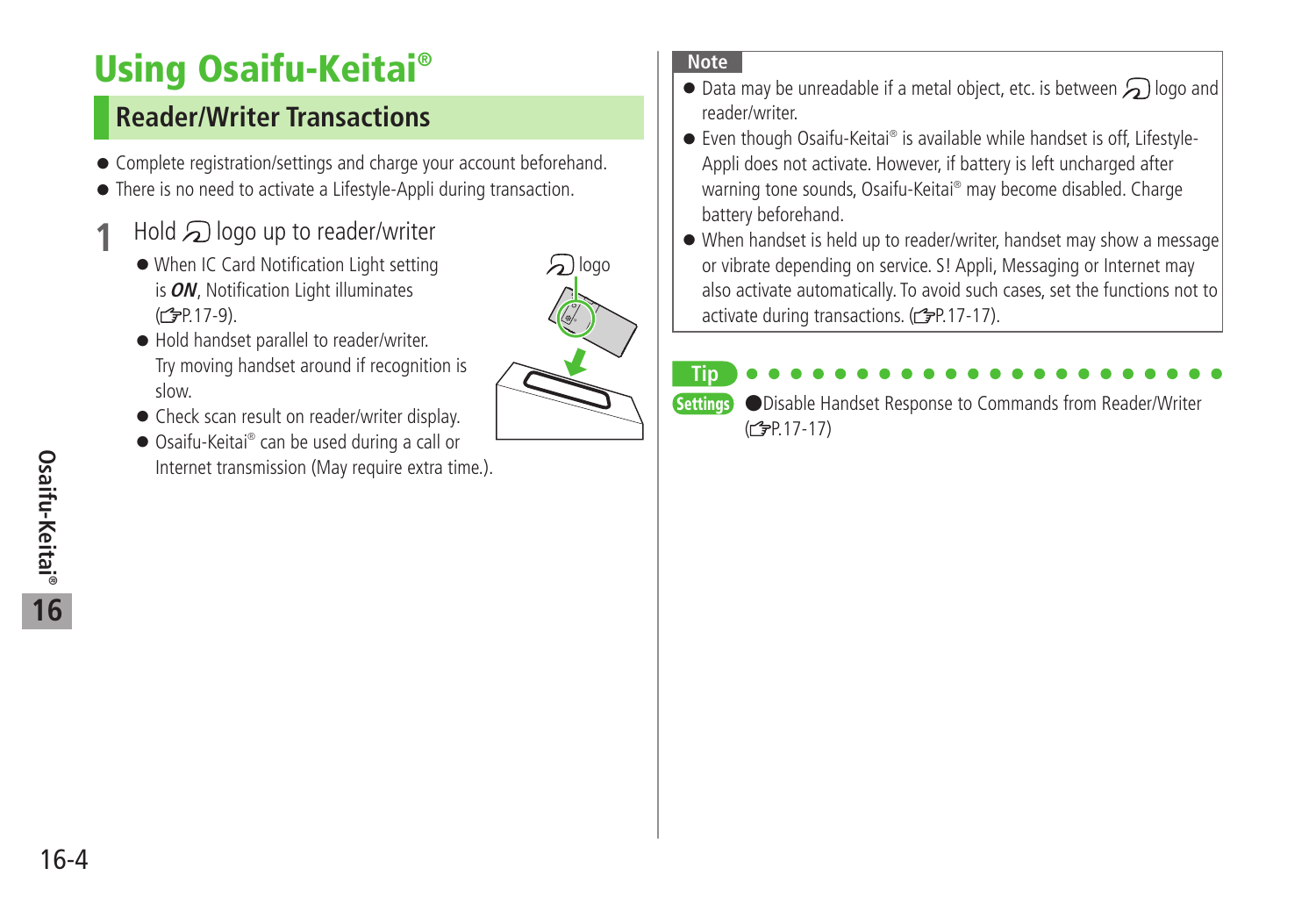# <span id="page-4-0"></span>**IC Card Lock Functions**

# **Activating IC Card Lock**

**<Default> OFF**

1 Press and hold  $\boxed{m}$  → Enter Phone Password

 $\mathbb{F}_n$  appears in Standby.

● Repeat the step as required to unlock.

#### **Note**

- Alternatively, Main Menu ▶ Osaifu-Keitai ▶ IC Card Settings
	- ▶ **IC Card Lock** or **Main Menu** ▶ Settings ▶ Security

**IC Card Lock** 

## **Remote Lock**

**<Default> OFF**

# **Saving Numbers to Activate Remote Lock**

● Save up to three phone numbers to enable Remote Lock.

#### **Main Menu > Osaifu-Keitai > IC Card Settings Remote Lock**

**1** Enter Phone Password **ON Numbers to Permit**

- **2** < *Not Recorded* > → Enter phone numbers
	- To save numbers from Phone Book/Incoming Call Logs or to use a payphone number: **[Menu] Refer to** or **Payphone**
- **3**  $\boxed{\omega}$  [Return]  $\rightarrow \boxed{\omega}$  [Set]